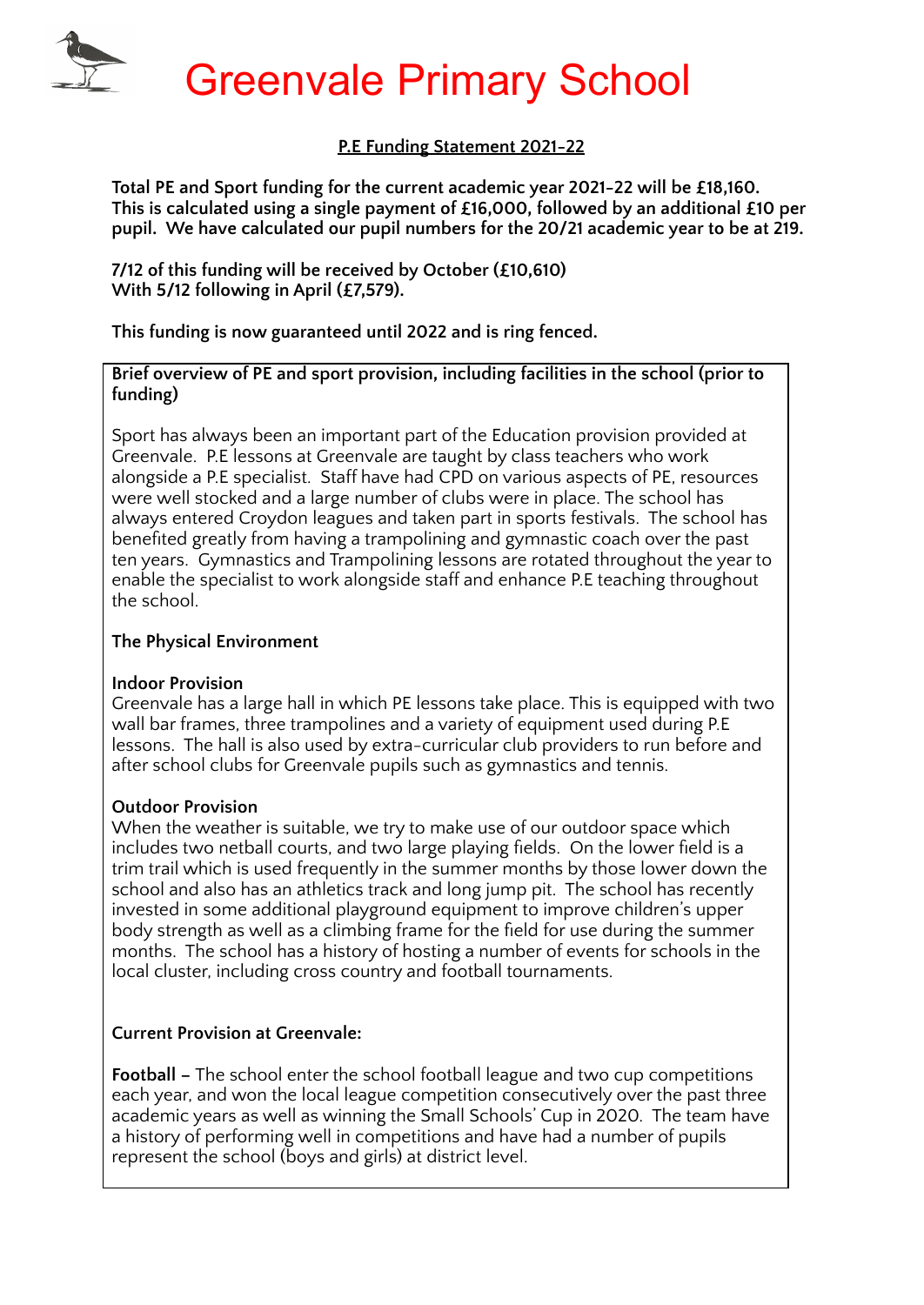The school has an external provider delivering after school provision for Rec-Y4, and the school run an after school club for years 4-6.

**Girls' football –** Girls are invited to attend the football club after school each week and partake in fixtures during the Summer term. The school has worked closely with Crystal Palace football club to provide sessions to girls in Year 2 and Year 3. As a result, three pupils now attend CPF Wildcats at the weekend.

**Netball** – The school has a long history of entering the league and performing well against other local larger and independent schools. The school will be using some of the money to repaint the markings on the netball court.

**Trampolining –** The school continues to provide trampolining as part of the curriculum at Greenvale. Children work hard each year to develop sequences to achieve badges that are presented during assemblies. An after school club runs once a week. A number of Greenvale pupils partake in competitions outside of school.

**Gymnastics –** The school provides gymnastics as part of the curriculum. Children are also able to attend an after school club should they wish to develop their skills further. In the summer of 2019, a number of children represented the school in a competition against another local school. A number of children were rewarded with medals and trophies for their performances. This is something we hope to repeat during the 21/22 academic year.

**Swimming** – The school entered the annual swimming competition and had around 30 pupils represent the school. This will resume in September 2021 for our Y5 cohort.

**Rounders** – The school holds an after school club during the summer term and competes against local schools.

**The Daily Mile** – This year, a number of classes are trialling 'The Daily Mile' to not only improve physical fitness but also to improve focus and academic achievement within the classroom.

**Athletics –** The school has a long history in taking part in competitions against other local schools. Pupils take part In the annual Croydon Sports athletics competition and regularly perform well. Last year the school was one of a small number of schools to take part with one pupil making it into the top three places for the 600m and another in the top three for the long jump.

**Tag rugby** – Pupils are able to take part in tag rugby after school club which runs once a week. We will look to enter a competition over the forthcoming year to provide our pupils with some competitive experience.

Other clubs that are run by the school:

Tennis (MDL coaching) Taekwondo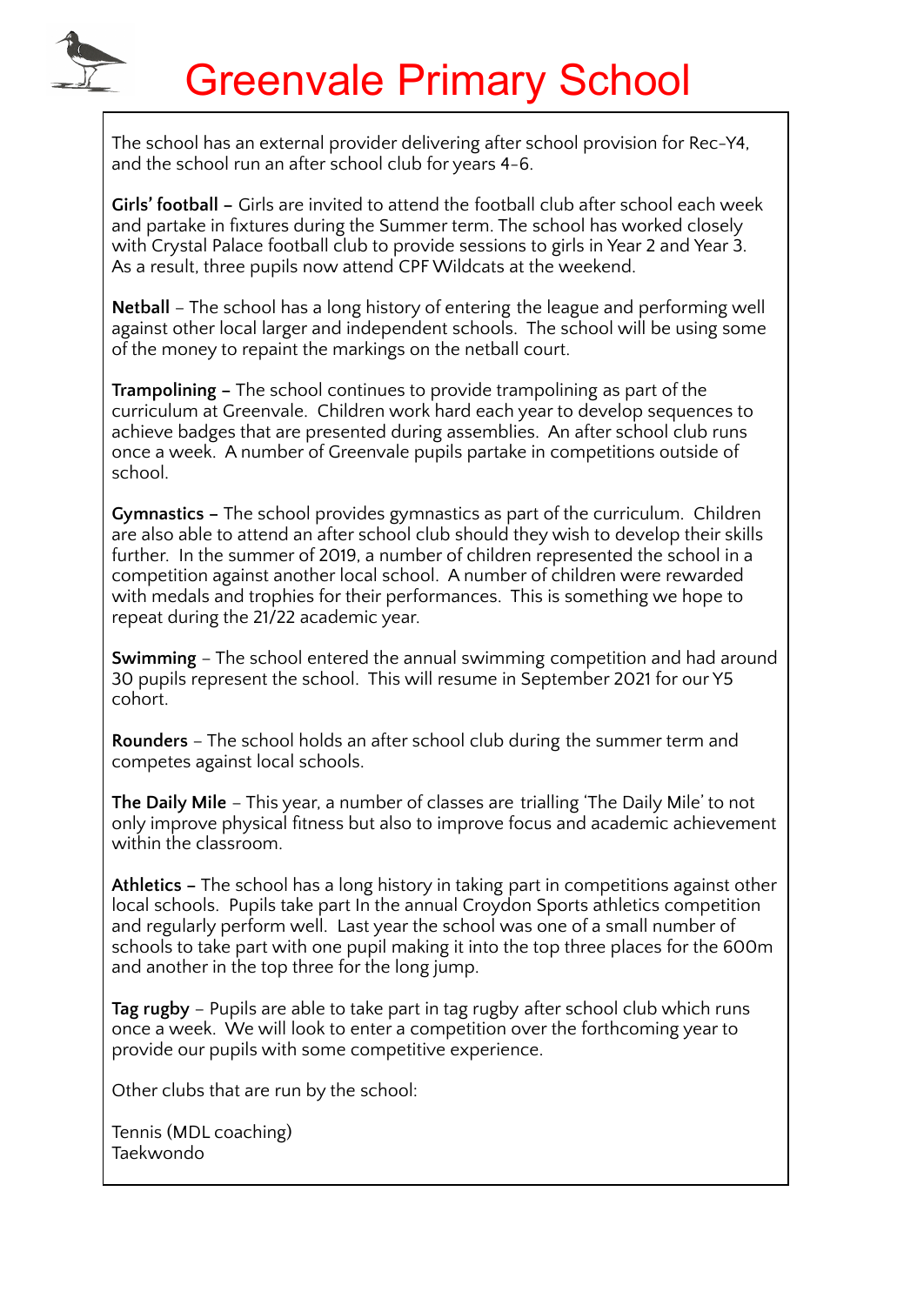We also have a number of pupils who have gone onto achieve success in out-of-school clubs, including football, martial arts, rugby and dance.

### **Ex-Pupils who have gone onto achieve success in recent history:**

Stefan Amokwandoh – Represents the country at triple jump. Samuel Keefe – Signed for Charlton FC Aron Sasu – Signed for AFC Wimbledon Jade Davenport – Crystal Palace ladies



**School PE and sport development priorities based on our school context and identified pupil need.**

- To continue to create provision for able and talented children in sport. This includes developing their all round sporting ability and ensuring they have good access to clubs outside of school.
- To continue to give all children the opportunity to take part in intra school competitions, some the opportunity to take part in inter school competitions and where possible support those representing the borough, county or national teams in sport.
- To be able to continue to provide trampolining and gymnastics lessons throughout the school.

**Quality assurance. What systems are in place to ensure value for money and the involvement of the school leadership team in overseeing the effectiveness of the projects?**

The Head teacher oversees all sport provision alongside the P.E coordinator. P.E funding is also discussed during curriculum committee meetings.

### **Sustainability**

The school strives to ensure that the funding provided allows the school to be sustainable in its approach towards PE and ensuring that it remains to have a high profile at the school. The school will aim to do this by ensuring that staff are provided with high quality training, enabling them to improve and develop their teaching of PE. The PE leader regularly audits resources to ensure that pupils have access to high quality PE equipment and facilities during lessons.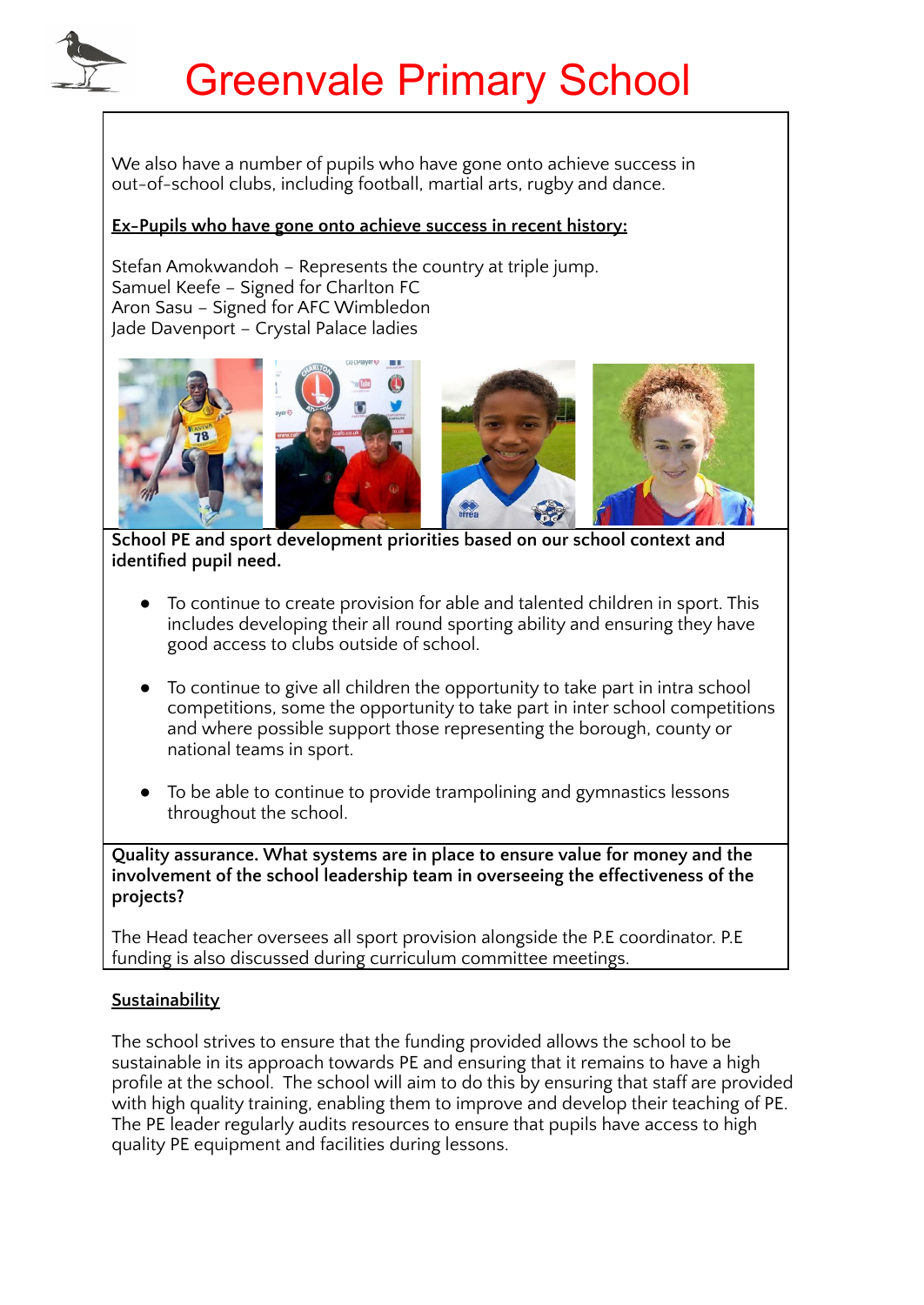

### **Swimming**

At the end of the 20/21 academic year, 81% of Y6 pupils were able to swim 25 metres (Front and back stroke).

All pupils took part in lifesaving sessions with 32% of pupils going on to complete the lifesaving award.

| <b>Use of Funding</b>                                                    | Provision                                                                                       | Success criteria<br>(based on impact on                                                                                                                                                                                                                                                                                                                          | Cost    |
|--------------------------------------------------------------------------|-------------------------------------------------------------------------------------------------|------------------------------------------------------------------------------------------------------------------------------------------------------------------------------------------------------------------------------------------------------------------------------------------------------------------------------------------------------------------|---------|
|                                                                          |                                                                                                 | pupil outcomes)                                                                                                                                                                                                                                                                                                                                                  |         |
| Buying in a<br>trampolining /<br>gym instructor<br>for 2 days a<br>week. | Each class receives a<br>trampolining session<br>once a week.                                   | Pupils develop a love<br>for trampolining and<br>remain fit and agile.<br>Pupils perform a<br>display at the end of<br>each year to parents.<br>Staff work alongside<br>the PE specialist to<br>develop their subject<br>knowledge and<br>teaching of the P.E<br>curriculum.<br>They<br>will use this<br>knowledge to help<br>them plan their own<br>PE lessons. | £10,379 |
| Taking part in<br>ʻenrichment<br>activities'<br>across schools.          | Pupils and staff to<br>work alongside local<br>cluster schools.<br>(Sport Science<br>sessions)  | Pupils to attend<br>sessions and<br>compete with and<br>against other schools.<br>Pupils to have an<br>understanding about<br>the science behind<br>exercise and the<br>impact on the body.                                                                                                                                                                      | £200    |
| Enter local<br>leagues for<br>football and<br>netball.                   | Pupils at the top of<br>KS2 are able to<br>represent the school<br>in sporting<br>competitions. | <b>Annual affiliation fees</b><br>paid to play in<br>football, netball<br>leagues.                                                                                                                                                                                                                                                                               | £150    |

**Below is a breakdown of the planned spending for the academic year 2021/22.**